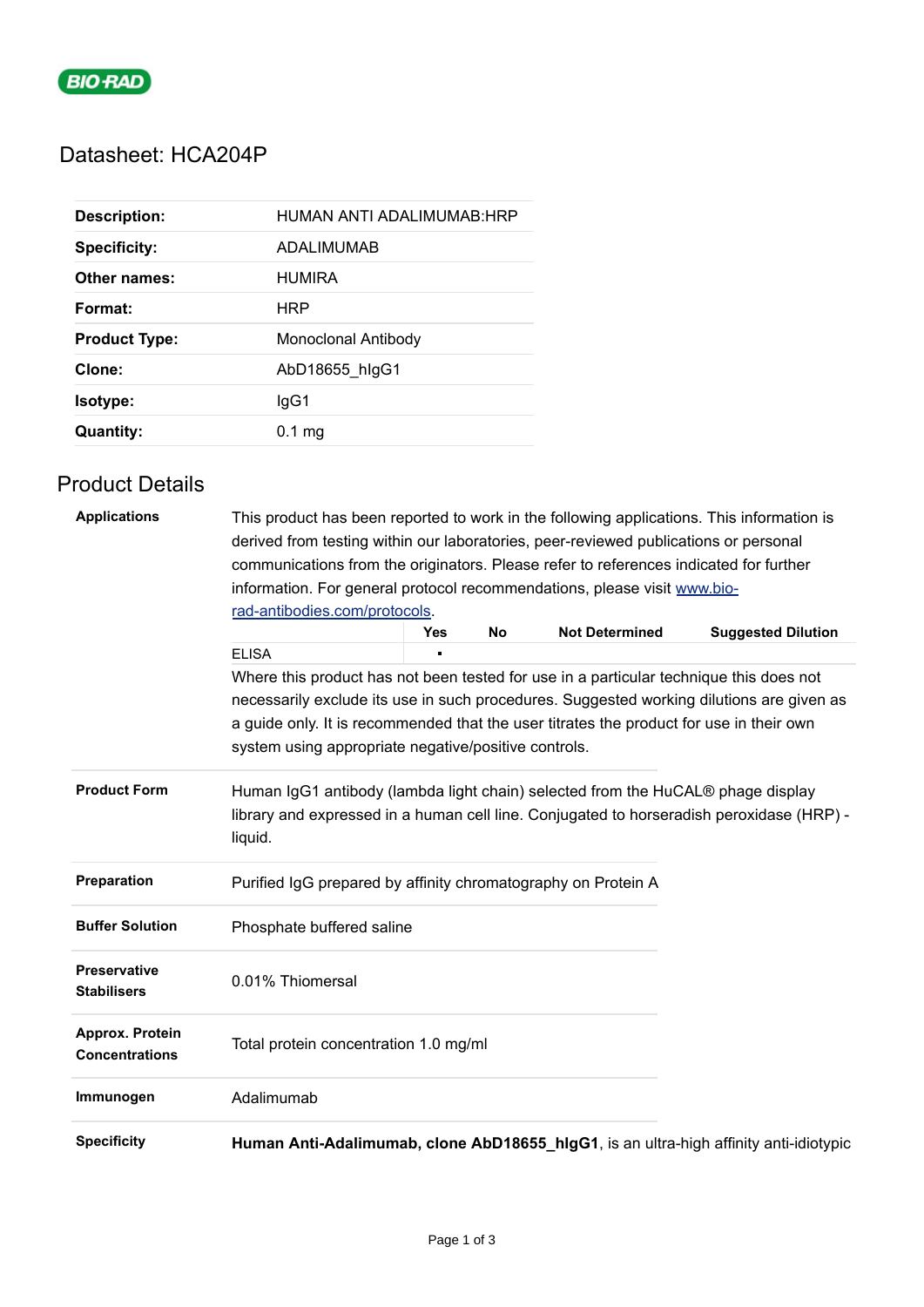antibody that specifically recognizes adalimumab monoclonal antibody and inhibits the binding of adalimumab to its target, TNFα. Clone AbD18655\_hIgG1 can be used to measure the levels of adalimumab and biosimilar products using bioanalytical assays. It may also be used to develop and calibrate immune response assays to measure the anti-drug antibody (ADA) response in patient serum.

Adalimumab (branded as Humira) is a fully human monoclonal antibody (IgG1/kappa) approved for the treatment of ankylosing spondylitis, Crohn's disease, psoriasis and several forms of arthritis. The antibody is specific for TNFα, and acts by blocking the activation of TNF receptors by TNFα. This inactivation down-regulates the inflammatory reactions associated with autoimmune diseases.

#### [View a summary of all Anti-Adalimumab Antibodies.](https://www.bio-rad-antibodies.com/anti-humira-antibodies.html)

| <b>Affinity</b>                                | The monovalent intrinsic affinity of this antibody in an unconjugated format was measured<br>as $K_D$ =0.06 nM by real time, label-free molecular interaction analysis on immobilized<br>adalimumab.                                                                                           |
|------------------------------------------------|------------------------------------------------------------------------------------------------------------------------------------------------------------------------------------------------------------------------------------------------------------------------------------------------|
| <b>ELISA</b>                                   | This product may be used as a detection reagent in a sandwich ELISA together with<br>HCA202 as the capture reagent.<br>Protocol: PK bridging ELISA to measure free drug                                                                                                                        |
| <b>References</b>                              | 1. Harth, S. et al. (2019) Generation by phage display and characterization of drug-target<br>complex-specific antibodies for pharmacokinetic analysis of biotherapeutics. MAbs. 11 (1):<br>178-190.                                                                                           |
| <b>Storage</b>                                 | This product is shipped frozen.<br>When ready to use, thaw and aliquot the sample as needed. Store aliquots at -70°C, if<br>available, otherwise store at -20°C. It is not recommended to keep aliquots at 4°C for<br>more than one week.                                                      |
| <b>Guarantee</b>                               | 12 months from date of despatch                                                                                                                                                                                                                                                                |
| <b>Acknowledgements</b>                        | This product and/or its use is covered by claims of U.S. patents, and/or pending U.S. and<br>non-U.S. patent applications owned by or under license to Bio-Rad Laboratories, Inc. See<br>bio-rad.com/en-us/trademarks for details.<br>Humira is a registered trademark of Abbott Laboratories. |
| <b>Health And Safety</b><br><b>Information</b> | Material Safety Datasheet documentation #10094 available at:<br>10094: https://www.bio-rad-antibodies.com/uploads/MSDS/10094.pdf                                                                                                                                                               |
| <b>Licensed Use</b>                            | For in vitro research purposes and for commercial applications for the provision of in vitro<br>testing services to support preclinical and clinical drug development. Any re-sale in any<br>form or any other commercial application needs a written agreement with Bio-Rad.                  |
| Regulatory                                     | For research purposes only                                                                                                                                                                                                                                                                     |
| <b>Technical Advice</b>                        | Recommended protocols and further information about HuCAL recombinant antibody                                                                                                                                                                                                                 |